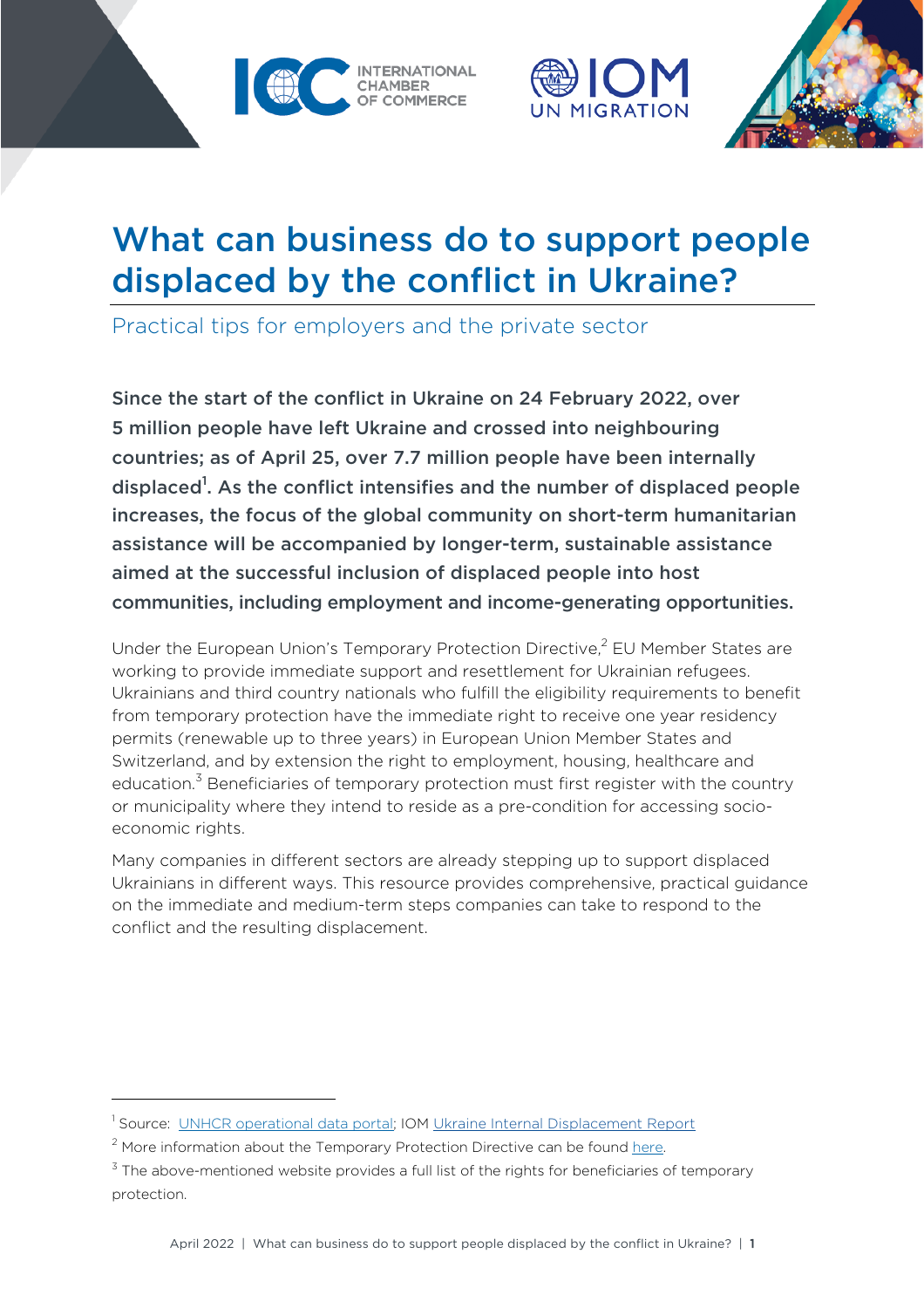#### Labour Market Inclusion & Employment Protections

For many who are displaced by the war in Ukraine, having a job is vital for economic survival and independence and a crucial step in developing a sense of belonging, which requires the development of social networks that can help newcomers integrate into their host communities. Displaced populations often face a variety of barriers that can directly or indirectly obstruct their integration into the labour market, including lack of documentation attesting to their professional experience and credentials, language barriers and access to information. This is what your business can do to help:

- Implement a dedicated company program to address barriers related to the recruitment and employment of Ukrainians and encourage business partners and suppliers to do the same.
- Use your website to create a central hiring portal in Ukrainian, featuring all open vacancies in your company. Consider joining forces with an industry association or public employment services to create a jobs portal for all vacancies in the industry.
- Leverage internal human resources and training programs or partner with external service providers to conduct skills assessments and support upskilling of candidates and recruits.
- Ensure recruitment and hiring protocols are aligned with ethical principles. Conduct due diligence on third-party service providers used to identify candidates, such as recruitment agencies (for example, those based in countries neighboring Ukraine) or online platforms, and only use those with the highest ethical standards.
- For companies with operations or supply chain interests in Ukraine, support your employees financially throughout the conflict by maintaining wage and salary payments, including during periods of displacement. Where possible and if desired by the employee, facilitate their transfer from areas impacted by conflict to areas less severely impacted.
- Adapt your onboarding and training programs to meet the psychosocial and integration needs of newcomers, including administrative assistance to regularize status, obtain temporary protection, identify short- and long-term housing opportunities, and get children into daycare or schools.
- Consider providing newcomers with language courses that focus on the improvement of work-related terminology and investing in vocational training for specific occupations. Providing opportunities that combine education, training, and work, including the use of internships and apprenticeships, can increase access to skilled work and prevent newcomers from being relegated to lower skilled positions.
- Create or adapt your existing "buddy system" to improve the integration of new employees from Ukraine. This can be used not only as orientation and knowledge sharing but to raise and solve challenges related to workplace and community integration, legal and residency status, access to social services, etc.
- Ensure that all workplace programs and protections are gender responsive. Take into consideration the risks faced by women within displaced communities associated with sexual harassment, and also challenges regarding parenting and childcare responsibilities, e.g. by establishing flexible working arrangements for parents or guardians.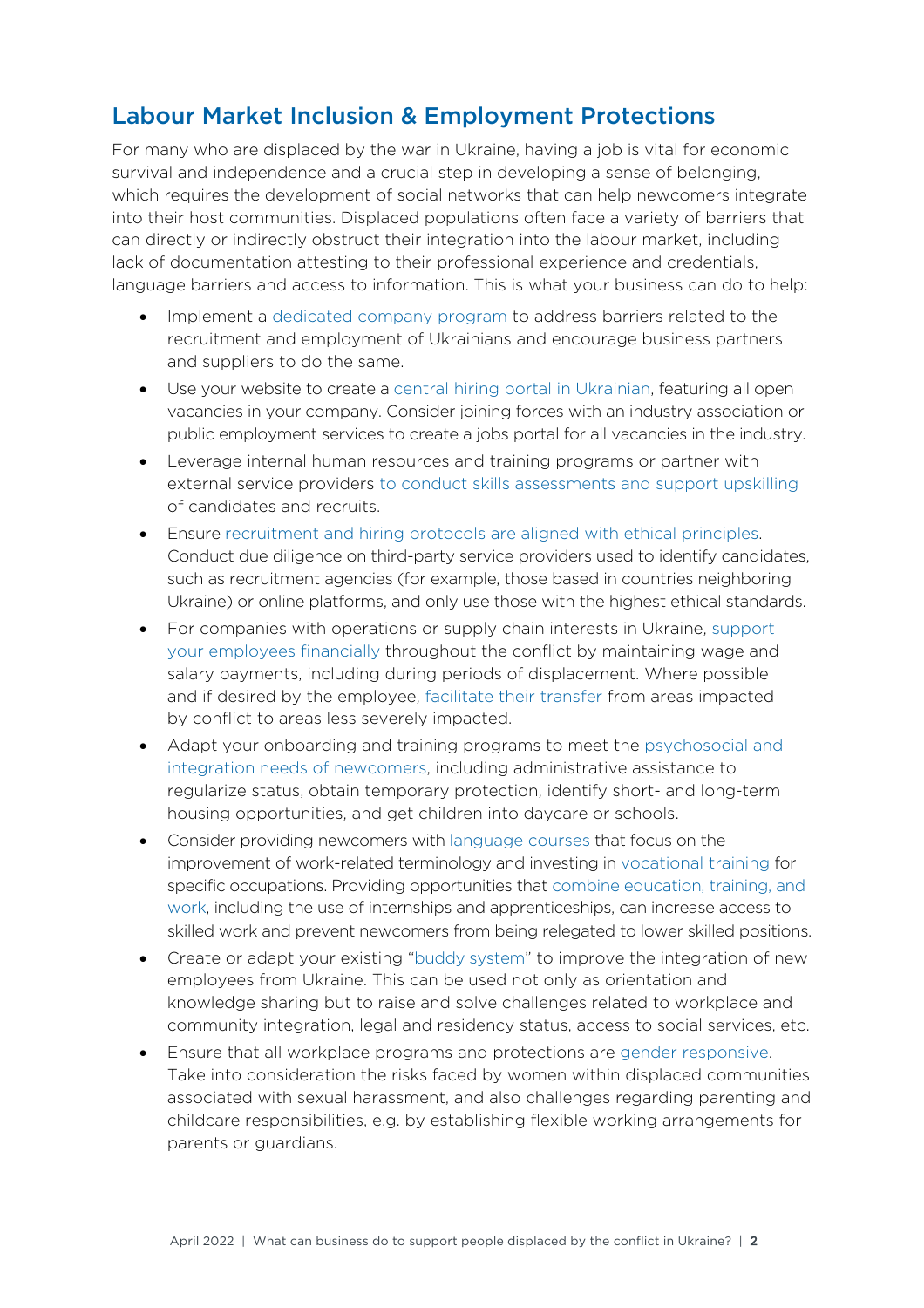- Where employees are housed in employer-owned or -operated facilities, consider adopting (or revising) protocols to allow family members from Ukraine to reside with employees.
- Establish (or strengthen) a mechanism through which employees can report, in confidence, incidents of harassment or discriminatory behaviour to their supervisor; act upon and remedy all confirmed cases.

#### Health, Well-being & Social Protection

To protect the health and well being of employees:

- For employers with operations in conflict zones, provide employees and their families with direct relief and assistance as well as evacuation and relocation support, where possible.
- Assist staff who are third party nationals fleeing the conflict with all protection and repatriation efforts, including facilitating contact with consular officials or other representatives of countries of origin.
- In recruiting and onboarding new staff from among displaced Ukrainians, maintain all relevant COVID-related health protocols during recruitment, migration and employment.
- New staff may feel traumatized by recent experiences, isolated and deeply worried about the circumstances facing family members left behind. Consider referring employees to psychosocial support, counselling services and/or hotlines; facilitating regular communication with family members; and contacting relevant diaspora groups, civil society organisations and consular support services.
- Provide all necessary support to new staff members to reduce barriers to health care, access to education and social services in host communities.

### Community & Social Inclusion

Ukrainians fleeing hostilities are not likely to receive the information they need to facilitate community and social inclusion in their country of destination prior to departure. Here are some steps your business can take to support integration between newcomers, co-workers and communities:

- Support access to language and orientation courses for newcomers.
- Liaise with relevant public authorities to take advantage of existing resources, programs and initiatives that support community and social inclusion.
- Take steps to prevent discrimination and combat xenophobia, including through targeted training among employees. Prevent bias and promote equal treatment in the workplace with due regard to the vulnerabilities faced by Ukrainian employees.
- Designate a staff welfare officer to provide counselling and support.
- Consider strengthening cooperation with diaspora groups and civil society organisations representing the Ukrainian community in your communities of operation.
- Take steps to increase the understanding and intercultural competence of staff regarding the situation in Ukraine.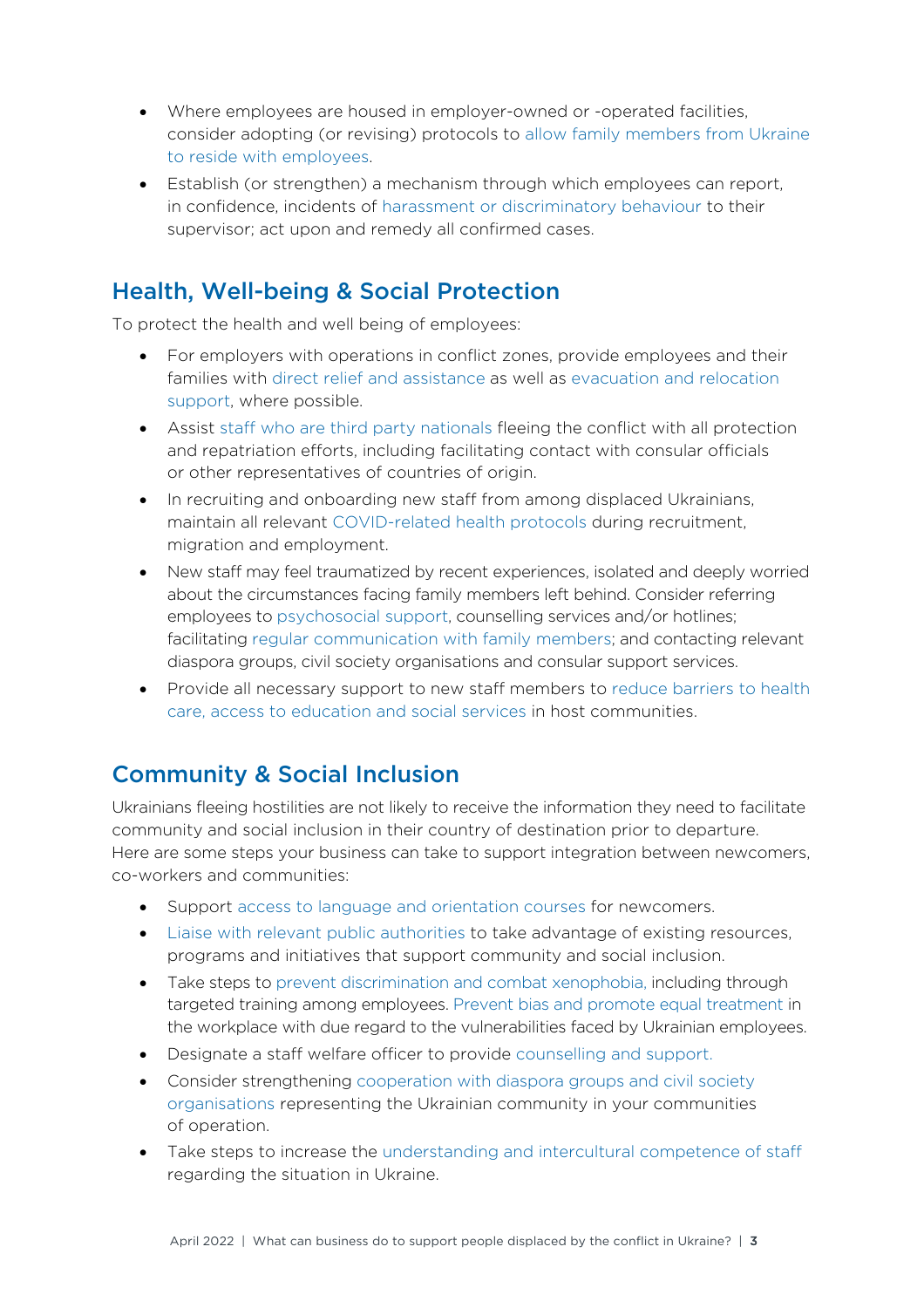## Financial & Digital Inclusion

It is essential for refugees arriving in a new country to have access to a bank account and means of payment to be able to receive wages and for everyday life. Under the EU Temporary Protection Directive, Ukrainian refugees fleeing the war are granted temporary legal residence which gives rights to open a bank account. 4

- Financial institutions can consider facilitating procedures for refugees to access bank accounts, payment cards and other financial mechanisms, and make these more affordable.
- Employers can assist refugees in navigating the formalities needed to open accounts and access payment systems.

Digital connectivity is also a fundamental necessity for accessing basic services in the host country as well as to maintain communications with family and communities in the country of origin. Affordability, access to devices and infrastructure, digital literacy, language, security, and privacy concerns are all possible barriers to digital inclusion of refugees.

• Companies in relevant sectors and employers can consider facilitating access to devices and connectivity, as well as training in language and digital skills.

## Enhancing Supply Chain Due Diligence & Integrity

To ensure the integrity of your operations and supply chains:

- Be aware of the increased risk of human trafficking to business operations and supply chains across Europe. Strengthen the integrity of your recruitment and hiring practices to prevent fraudulent and unethical recruitment. More information and tips on the topic of ethical recruitment can be found on the website of IOM's IRIS: Ethical Recruitment Initiative or you can contact the IRIS Secretariat at: iris@iom.int.
- Map your supply chains and business partners to identify potential locations of human rights-related risks in conflict zones and surrounding countries.
- Strengthen due diligence and protection measures in supply chains, including efforts to combat human trafficking. This can include closer scrutiny and monitoring of suppliers, working with them to improve understanding and capacity to respond to conflict- and displacement-related risks, etc.

### Raising Awareness, Cooperation & Support

Companies can help raise awareness and increase support as follows:

- Use your social media platforms to draw attention to the global humanitarian response to the conflict, including the work of UN partner agencies in Ukraine and the region.
- Partner with national chambers of commerce, industry representatives and other companies to boost communications and awareness efforts.

<sup>&</sup>lt;sup>4</sup> See [webpage](https://europa.eu/youreurope/citizens/consumers/financial-products-and-services/bank-accounts-eu/index_en.htm) and [video](https://audiovisual.ec.europa.eu/en/video/I-221808) on Ukrainian refugee rights to a bank account in the EU.